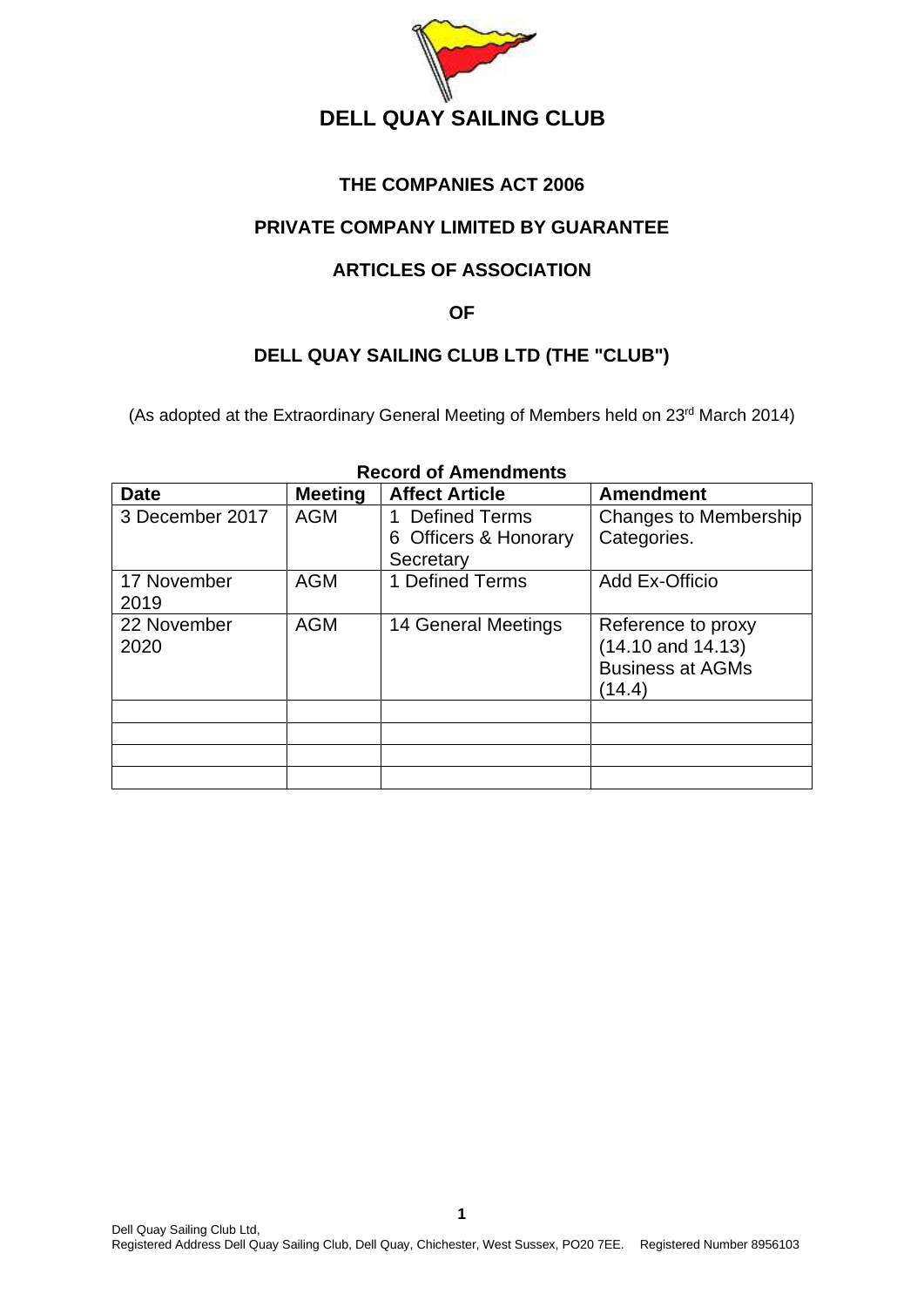

#### **INDEX TO THE ARTICLES**

| $\mathbf{1}$   |  |
|----------------|--|
| $\overline{2}$ |  |
|                |  |
| 3              |  |
| 4              |  |
|                |  |
| 5.             |  |
| 6              |  |
| 7              |  |
| 8              |  |
| 9              |  |
| 10             |  |
|                |  |
| 11             |  |
| 12             |  |
| 13             |  |
| 14             |  |
| 15             |  |
|                |  |
| 16             |  |
| 17             |  |
| 18             |  |
| 19             |  |
| 20             |  |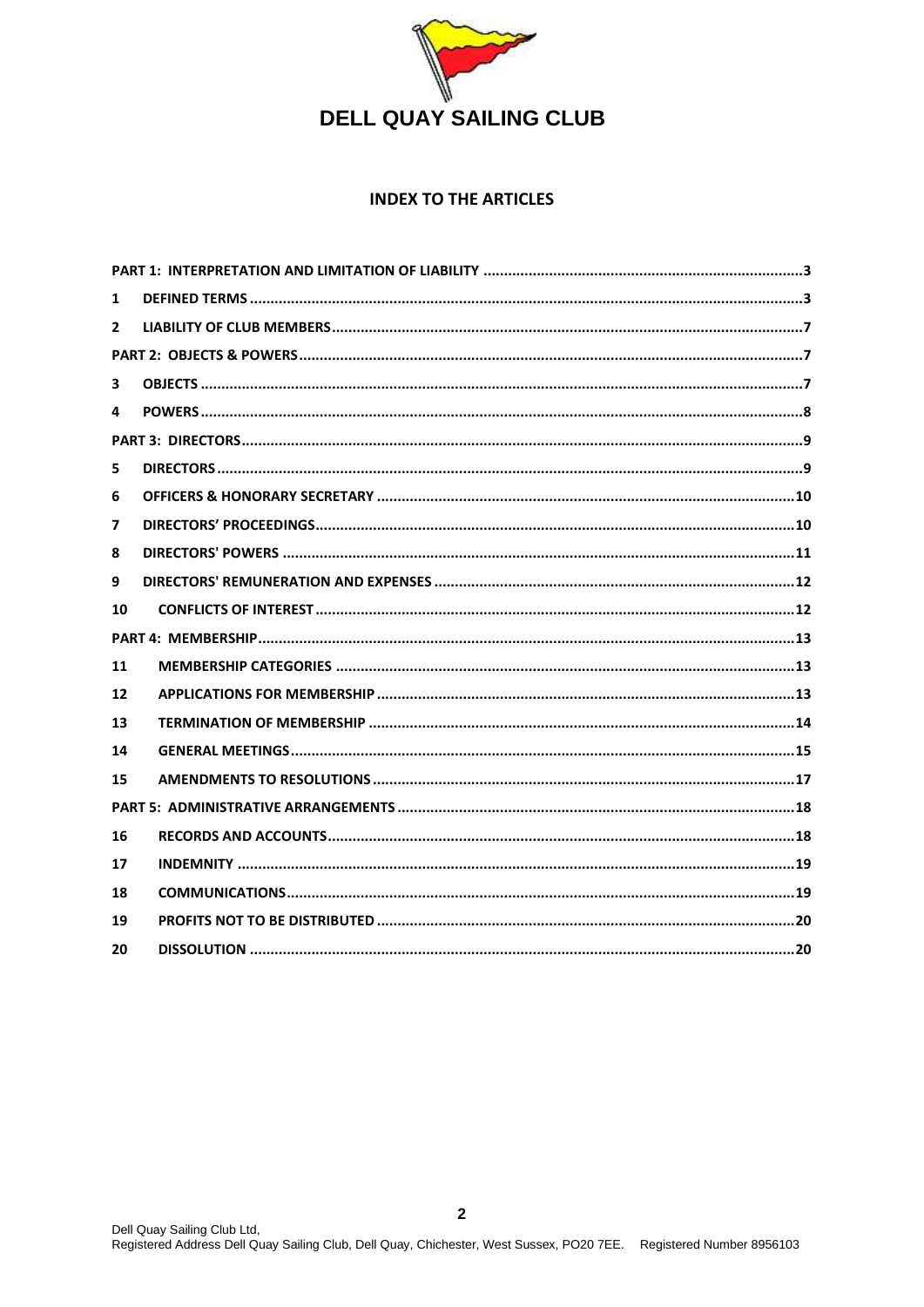

#### **PART 1: INTERPRETATION AND LIMITATION OF LIABILITY**

### <span id="page-2-1"></span><span id="page-2-0"></span>**1 DEFINED TERMS**

- 1.1 The regulations contained in the Model Articles for Private Companies Limited by Guarantee set out in Schedule 2 of The Companies (Model Articles) Regulations 2008 (SI 3229/2008) shall not apply to the Club.
- 1.2 In these Articles, unless the context requires otherwise:

| <b>Act</b>              | means the Companies Act 2006;                                                                                                                                                                                                                          |
|-------------------------|--------------------------------------------------------------------------------------------------------------------------------------------------------------------------------------------------------------------------------------------------------|
| <b>Adult Member</b>     | Adult Member means a person aged 25 or over<br>on 1st September in the year preceding the<br>membership year who has agreed to become a<br>company member of the Club.;                                                                                |
| <b>AGM</b>              | means an annual General Meeting of the Club;                                                                                                                                                                                                           |
| <b>Articles</b>         | means these articles of association, and<br>Article refers to a particular provision in them;                                                                                                                                                          |
| <b>Associate Member</b> | has meaning given in the Bye Laws;                                                                                                                                                                                                                     |
| <b>Bye Laws</b>         | means bye laws of the Club from time to time<br>proposed by the directors and approved by the<br>Members in accordance with Article 0;                                                                                                                 |
| <b>Club</b>             | means the company regulated by these<br>Articles;                                                                                                                                                                                                      |
| <b>Club Member</b>      | Club Member means every person whose<br>name is entered in the Club's register of<br>Members as an Adult Member or Young Adult<br>Member, in accordance with section 112 of the<br>Act, and <b>Club Membership</b> shall be interpreted<br>accordingly |
| <b>Commodore</b>        | the Commodore of the Club as elected or co-<br>opted in accordance with the Bye Laws;                                                                                                                                                                  |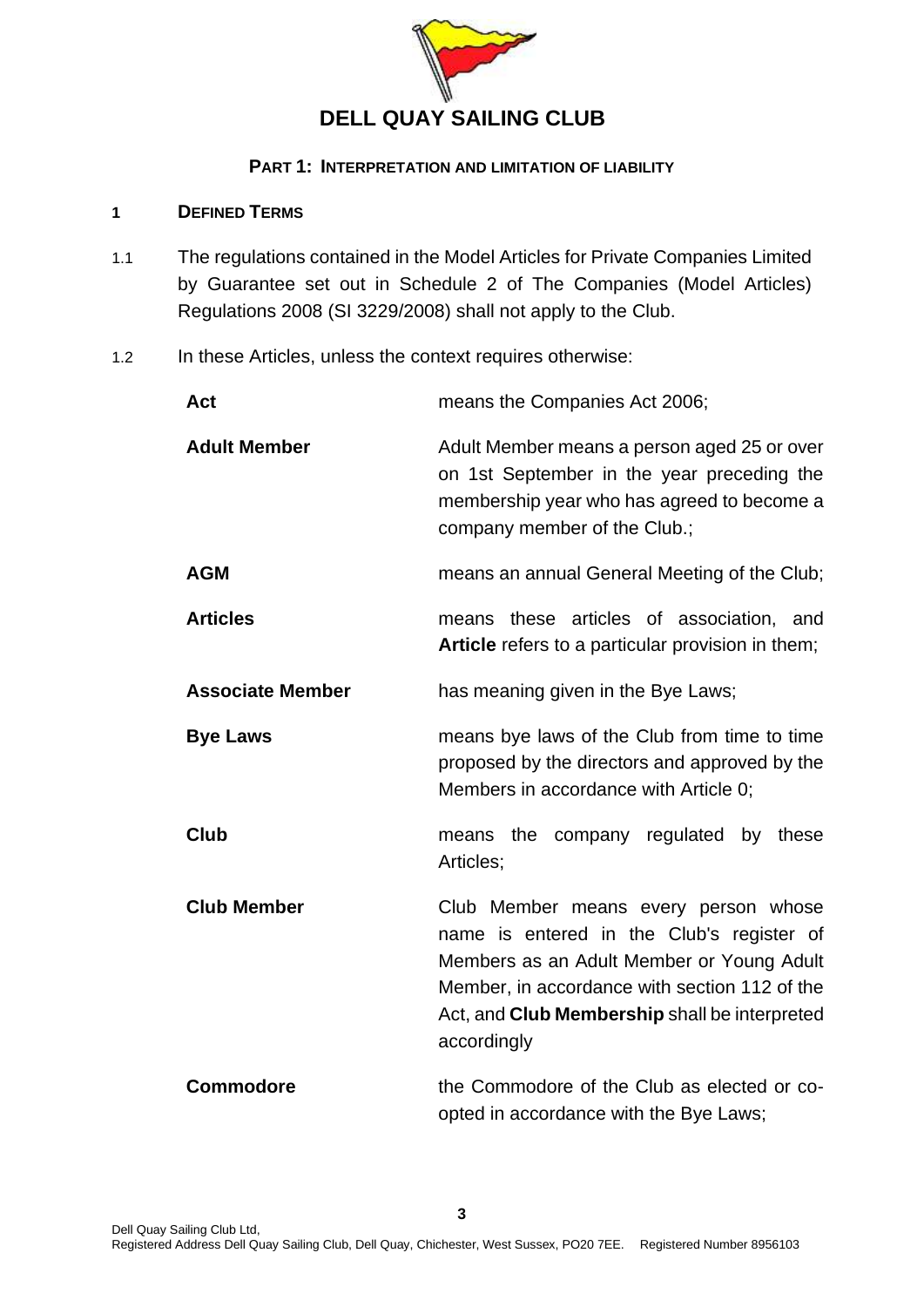

| <b>Companies Acts</b>    | means the Companies Acts (as defined in<br>section 2 of the Act), in so far as they apply to<br>the Club;                                                                                                                                                                                                          |
|--------------------------|--------------------------------------------------------------------------------------------------------------------------------------------------------------------------------------------------------------------------------------------------------------------------------------------------------------------|
| director                 | means a director of the Club, and includes any<br>person occupying the position of director, by<br>whatever name called;                                                                                                                                                                                           |
| document                 | includes, unless otherwise specified, any<br>document sent or supplied in electronic form;                                                                                                                                                                                                                         |
| electronic form          | has the meaning given in section 1168 of the<br>Act;                                                                                                                                                                                                                                                               |
| <b>Ex-Officio</b>        | means by virtue of one's position or status. Ex<br>officio members of DQSC sub-committees do<br>not form part of a quorum, but are entitled to<br>vote.                                                                                                                                                            |
| <b>Family Membership</b> | has meaning given in the Bye Laws;                                                                                                                                                                                                                                                                                 |
| <b>Flag Officers</b>     | the Commodore, Vice Commodore, Rear<br>Sailing, Rear Commodore<br>Commodore<br>Cruising and Rear Commodore House;                                                                                                                                                                                                  |
| <b>General Committee</b> | General Committee of the Club<br>the<br>as<br>described in the Bye Laws;                                                                                                                                                                                                                                           |
| <b>General Meeting</b>   | a general meeting of the Club Members;                                                                                                                                                                                                                                                                             |
|                          | Honorary Life Membership has meaning given in the Bye Laws;                                                                                                                                                                                                                                                        |
| <b>Honorary Member</b>   | has meaning given in the Bye Laws; an<br>Honorary Member is not a Club Member, and<br>neither has voting rights at general meetings<br>nor any other rights to which members of<br>companies are entitled under the Articles or the<br>Companies Acts, and Honorary Membership<br>shall be interpreted accordingly |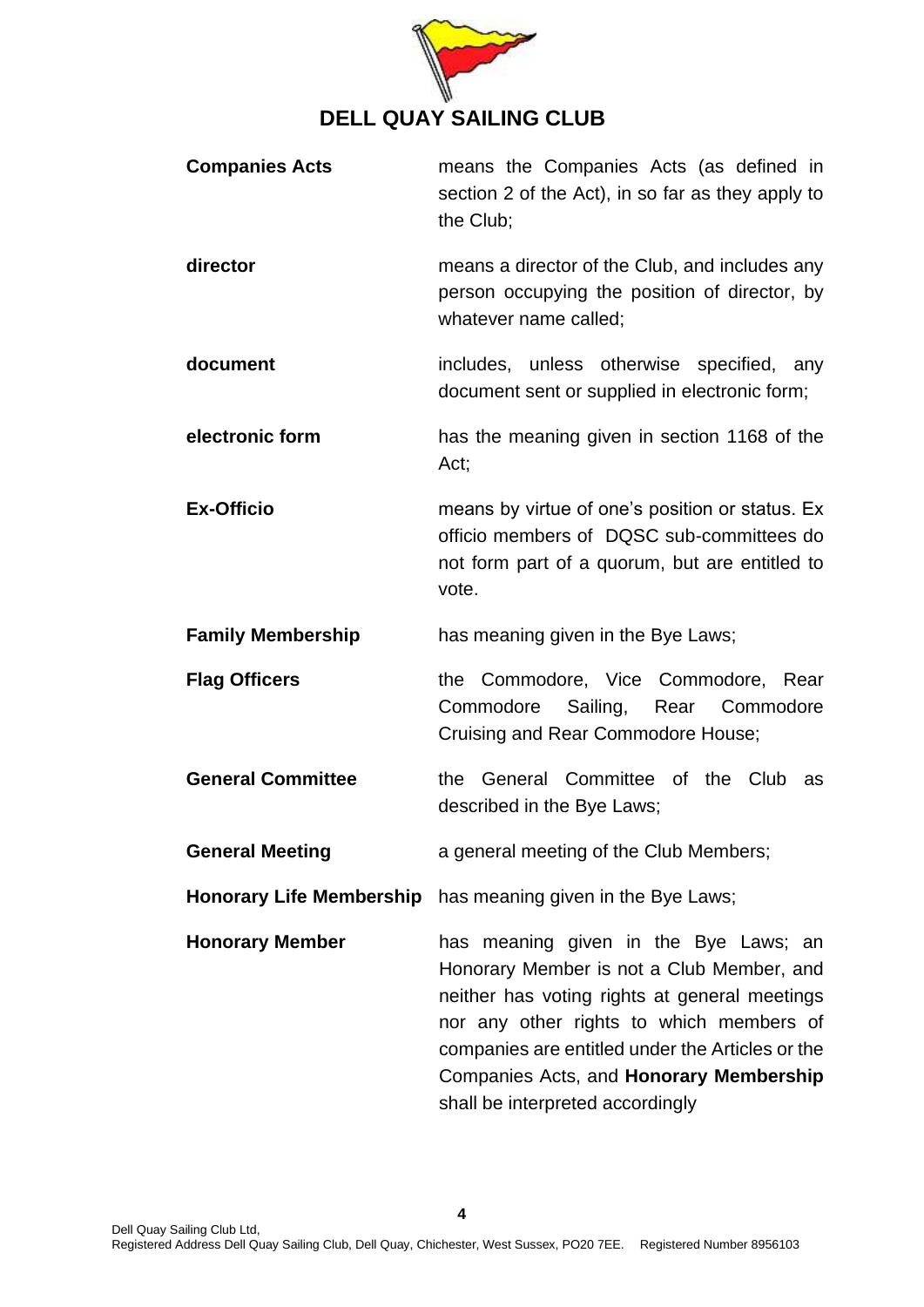

| <b>Honorary Secretary</b>                              | means the company secretary of the Club, if<br>appointed;                                                                                                         |
|--------------------------------------------------------|-------------------------------------------------------------------------------------------------------------------------------------------------------------------|
| <b>Junior Member</b>                                   | Junior Member means a person aged under 18<br>on 1 <sup>st</sup> September in the year preceding the<br>membership year;                                          |
| <b>Member</b>                                          | Member means all members of the Club,<br>including, Junior Members, Honorary Members<br>or Temporary Members, and Membership shall<br>be interpreted accordingly; |
| <b>Officers</b>                                        | has the meaning given in Article 6.1;                                                                                                                             |
| ordinary resolution                                    | means a resolution passed by a simple majority<br>of the Club Members;                                                                                            |
| <b>Rear Commodore</b><br><b>Cruising</b>               | the Rear Commodore Cruising of the Club as<br>elected or co-opted in accordance with the Bye<br>Laws;                                                             |
| <b>Rear Commodore House</b>                            | the Rear Commodore House of the Club as<br>elected or co-opted in accordance with the Bye<br>Laws;                                                                |
| <b>Rear Commodore Sailing</b>                          | the Rear Commodore Sailing of the Club as<br>elected or co-opted in accordance with the Bye<br>Laws;                                                              |
| <b>Royal Yachting</b><br><b>Association</b><br>and RYA | means the Royal Yachting Association, a<br>company limited by guarantee registered in<br>England and Wales with registered company<br>number 00878357;            |
| <b>Single Membership</b>                               | has meaning given in the Bye Laws;                                                                                                                                |
| special resolution                                     | means a resolution of the Club Members<br>passed by a majority of not less than 75%;                                                                              |
| <b>Subscriptions</b>                                   | the subscriptions and fees payable by the<br>Members in accordance with the Bye Laws;                                                                             |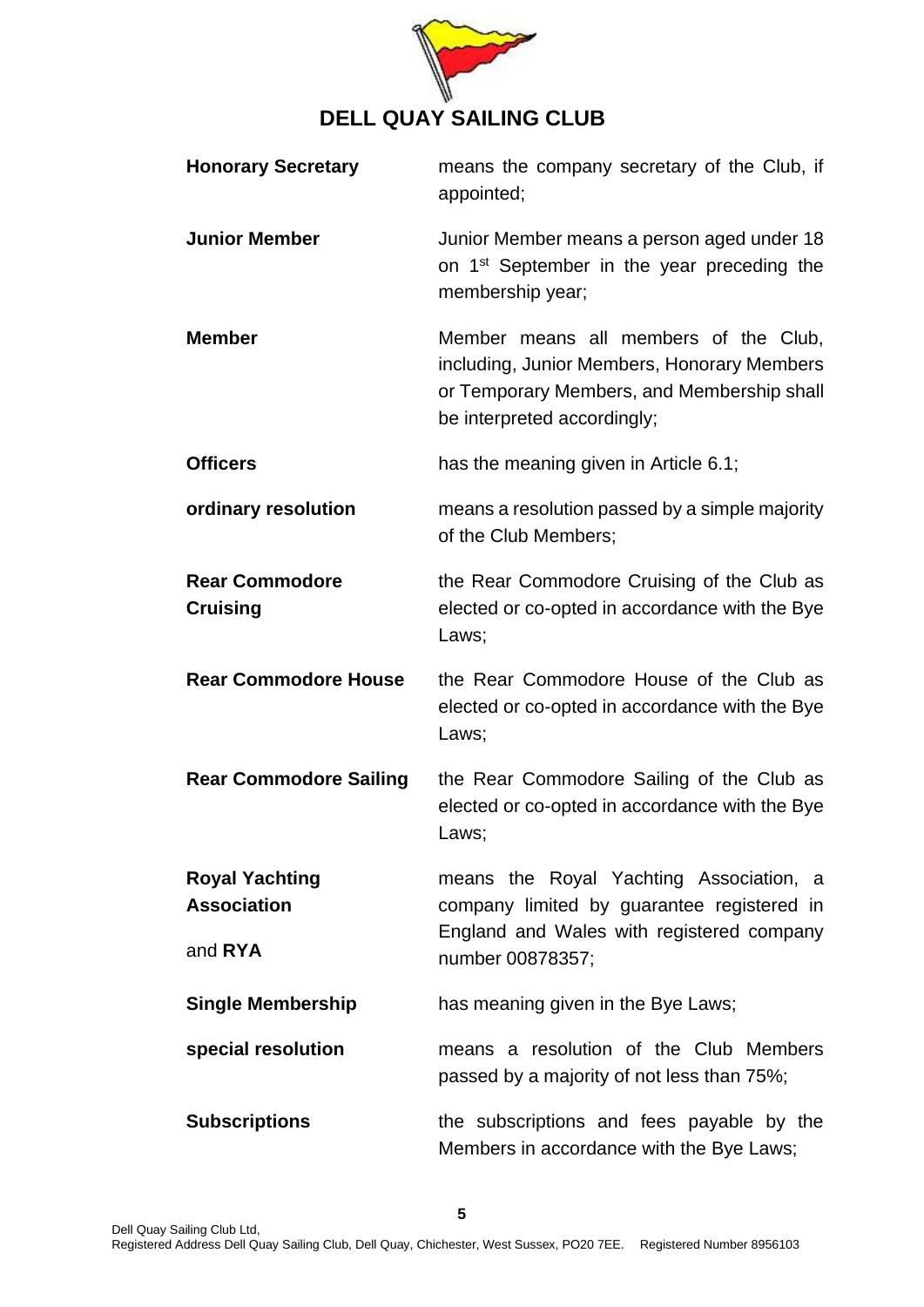

| <b>Temporary Member</b> | Temporary Member has meaning given in the<br>Bye Laws; a Temporary Member is not a Club<br>Member, and neither has voting rights at |
|-------------------------|-------------------------------------------------------------------------------------------------------------------------------------|
|                         | general meetings nor any other rights to which<br>members of companies are entitled under the                                       |
|                         | Articles or the Companies Acts,<br>and<br>Temporary Membership shall be interpreted<br>accordingly                                  |

**Vice Commodore** the Vice Commodore of the Club as elected or co-opted in accordance with the Bye Laws;

**writing** means the representation or reproduction of words, symbols or other information in a visible form by any method or combination of methods, whether sent or supplied in electronic form or otherwise.

**Young Adult Member** means a person aged 18 or over and under 25 on 1st September in the year preceding the membership year who has agreed to become a company member of the Club.

**Young Adult Membership** has meaning given in the Bye Laws;

- 1.3 In these Articles, unless the context otherwise requires:
	- 1.3.1 other words or expressions contained in these Articles bear the same meaning as in the Act as in force on the date when these Articles become binding on the Club;
	- 1.3.2 words in the singular shall include the plural and in the plural shall include the singular; and
	- 1.3.3 a reference to one gender shall include a reference to the other genders.
- 1.4 Headings in these Articles are used for convenience only and shall not affect the construction or interpretation of these Articles.
- 1.5 Unless expressly provided otherwise, a reference to a statute, statutory provision or subordinate legislation is a reference to it as it is in force from time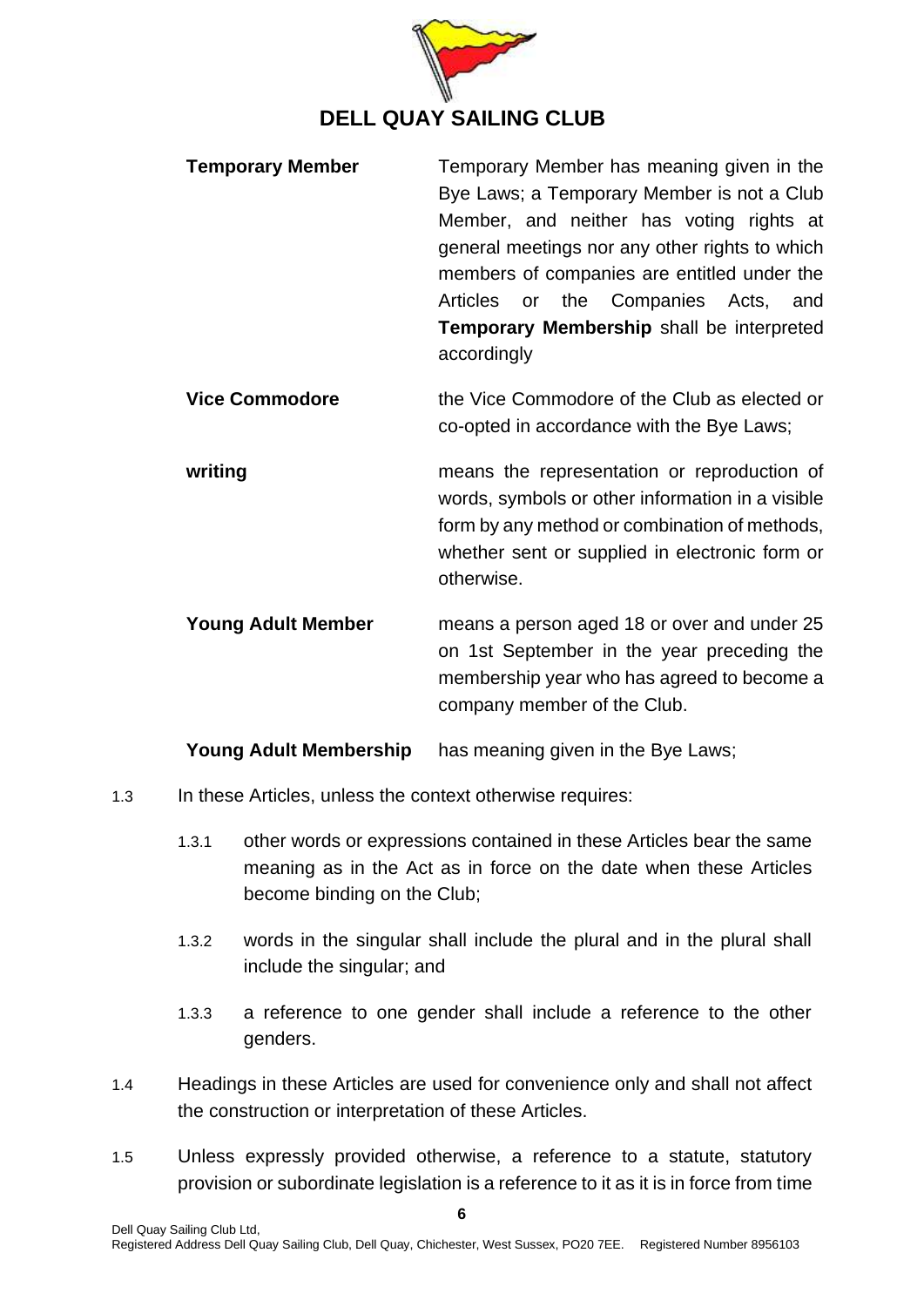

to time, taking account of any subordinate legislation from time to time made under it, and any amendment or re-enactment and includes any statute, statutory provision or subordinate legislation which it amends or re-enacts.

- 1.6 A **person** includes a natural person, corporate or unincorporated body (whether or not having separate legal personality) and that person's personal representatives, successors and permitted assigns.
- 1.7 Any phrase introduced by the terms **including**, **include**, **in particular** or any similar expression shall be construed as illustrative and shall not limit the sense of the words preceding those terms.

### <span id="page-6-0"></span>**2 LIABILITY OF CLUB MEMBERS**

- 2.1 The liability of each Club Member is limited to £10, being the amount that each Club Member undertakes to contribute to the assets of the Club in the event of its being wound up while he is a Club Member or within one year after he ceases to be a Club Member, for:
	- 2.1.1 payment of the Club's debts and liabilities contracted before he ceases to be a Club Member;
	- 2.1.2 payment of the costs, charges and expenses of winding up; and
	- 2.1.3 adjustment of the rights of the contributories among themselves.

### **PART 2: OBJECTS & POWERS**

#### <span id="page-6-2"></span><span id="page-6-1"></span>**3 OBJECTS**

- <span id="page-6-4"></span><span id="page-6-3"></span>3.1 The Club is established for the following purposes:
	- 3.1.1 to acquire and take over all or any part of the assets and liabilities of the present unincorporated body known as DELL QUAY SAILING CLUB;
	- 3.1.2 to promote the spirit of comradeship and the furtherance for recreational purposes of all forms of small boat sailing and the use for recreational purposes of power craft;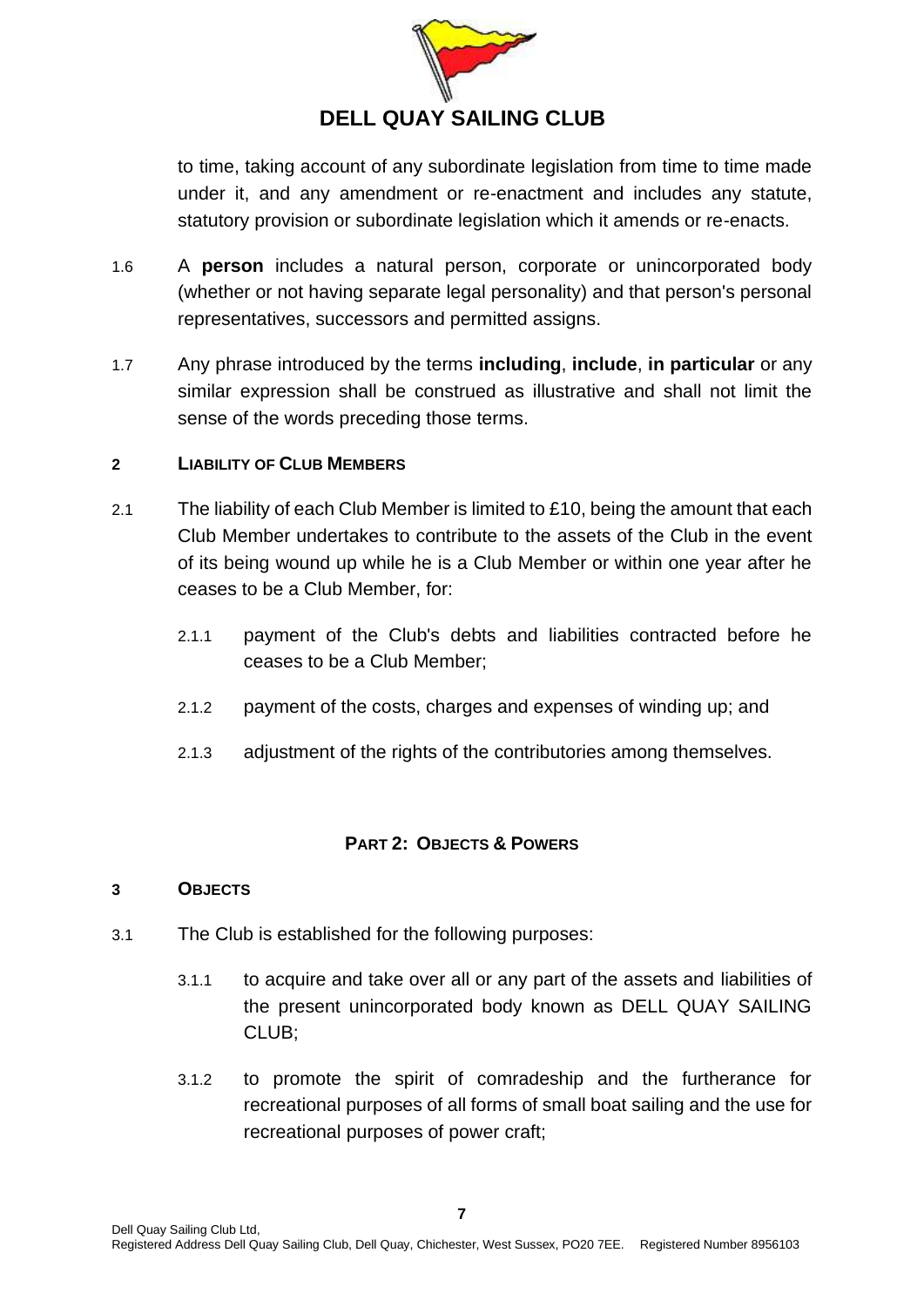

- 3.1.3 to be primarily interested in its activities at Dell Quay and in Chichester Harbour;
- 3.1.4 to establish, purchase, and maintain premises for the use of Members and the storage of their boating gear;
- 3.1.5 to promote and to hold either alone or jointly with any other federation, association, club or persons, regattas and sailing matches and events of a like nature;
- 3.1.6 to provide social and other facilities for Members as may be from time to time determined.

### <span id="page-7-0"></span>**4 POWERS**

- 4.1 In pursuance of the object set out in Article [3.1,](#page-6-3) the Club has the power to:
	- 4.1.1 establish, maintain and conduct a club;
	- 4.1.2 promote and hold, either alone or jointly with any other association, club or persons, meetings, competitions and regattas for the purpose of competitive sailing and to offer, give or contribute towards prizes, medals and awards;
	- 4.1.3 co-operate with other bodies;
	- 4.1.4 accept gifts and raise funds;
	- 4.1.5 borrow money;
	- 4.1.6 give security for loans or other obligations;
	- 4.1.7 acquire or hire property of any kind;
	- 4.1.8 let or dispose of property of any kind;
	- 4.1.9 set aside funds for special purposes or as reserves against future expenditure;
	- 4.1.10 deposit or invest its funds in any manner;
	- 4.1.11 delegate the management of investments to a financial expert;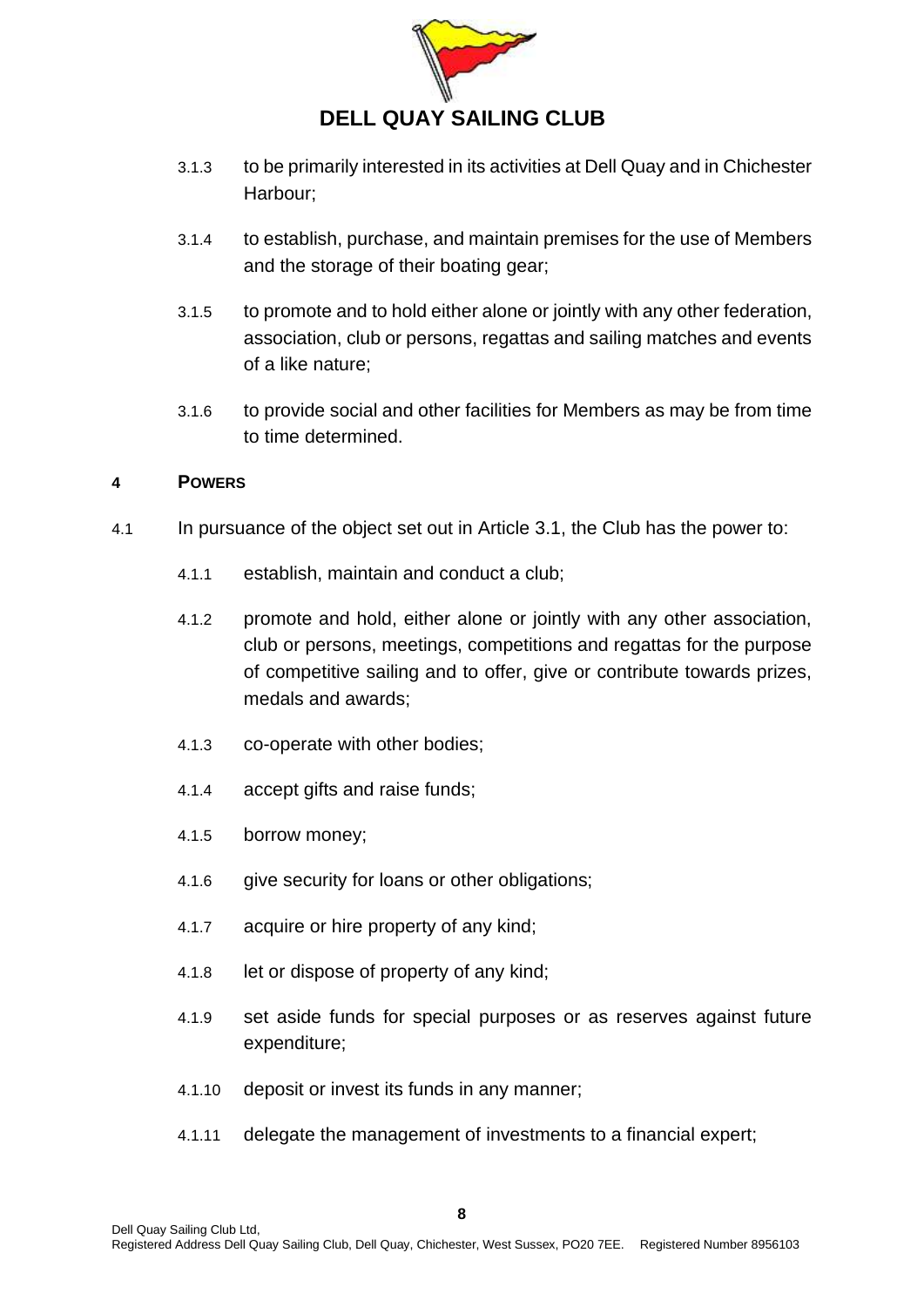

- 4.1.12 insure the property of the Club against any foreseeable and unforeseeable risk and take out other insurance policies to protect the Club when required;
- 4.1.13 employ paid or unpaid agents, staff or advisers;
- 4.1.14 enter into contracts to provide services to or on behalf of other bodies;
- 4.1.15 establish or acquire subsidiary companies; and
- 4.1.16 do anything else within the law which promotes or helps to promote the objects set out in Article [3.1.](#page-6-3)

### **PART 3: DIRECTORS**

#### <span id="page-8-1"></span><span id="page-8-0"></span>**5 DIRECTORS**

- 5.1 The directors of the Club are all the members of the General Committee.
- 5.2 The Bye Laws shall apply in respect of the composition, eligibility for, term of office and the procedure for election or co-option as a member of the General Committee.
- 5.3 At the date of adoption of these articles the directors are the individuals who comprise the General Committee of the un-incorporated members club known as DELL QUAY SAILING CLUB and their terms of office shall be deemed to have commenced on the same day as their terms of office in DELL QUAY SAILING CLUB commenced.
- 5.4 The directors are Club Members responsible for the management of the Club's business, for which purpose they may exercise all the powers of the Club.
- 5.5 Directors are elected by the Club Members or co-opted by the directors, in accordance with any procedures set out in the Bye Laws.
- 5.6 A director's term of office automatically terminates if he:
	- 5.6.1 ceases to be a director by virtue of any provision of the Act or is prohibited from being a director by law;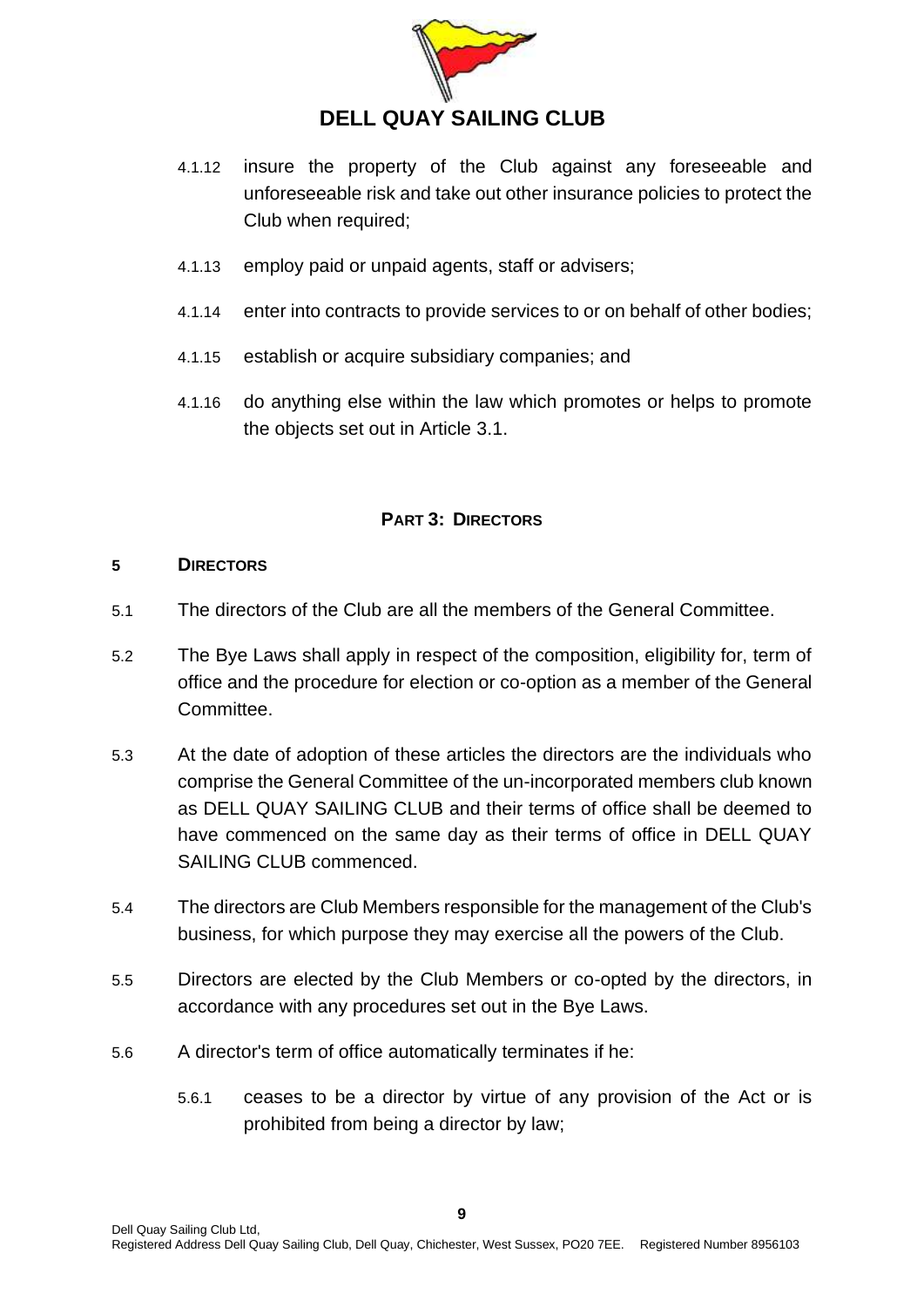

- 5.6.2 is absent without notice from three consecutive meetings of the directors and is asked by a majority of the other directors to resign;
- 5.6.3 is incapable, whether mentally or physically, of managing his own affairs;
- 5.6.4 resigns by written notice to the directors (but only if at least two directors will remain in office); or
- 5.6.5 is removed by the Club Members.

### <span id="page-9-0"></span>**6 OFFICERS & HONORARY SECRETARY**

<span id="page-9-2"></span>6.1 The Officers of the Club shall be Adult or Young Adult Members of the Club and shall consist of a Commodore, a Vice Commodore and three Rear Commodores (Sailing, Cruising and House) who shall be Flag Officers, an Honorary Secretary, an Honorary Membership Secretary, an Honorary Treasurer, an Honorary Data Services Secretary, an Honorary Sailing Secretary, an Honorary Crusing Secretary and an Honorary Social Secretary. An Associate Member may not stand for office.

#### <span id="page-9-1"></span>**7 DIRECTORS' PROCEEDINGS**

- 7.1 The directors must hold at least nine directors' meetings each calendar year.
- 7.2 Any director may call a directors' meeting by giving notice of the meeting to the directors or by authorising the Honorary Secretary to give such notice.
- 7.3 Notice of any directors' meeting must indicate:
	- 7.3.1 its proposed date and time;
	- 7.3.2 where it is to take place;
	- 7.3.3 the purpose of the meeting and the business to be discussed; and
	- 7.3.4 if it is anticipated that directors participating in the meeting will not be in the same place, how it is proposed that they should communicate with each other during the meeting.
- 7.4 Notice of a directors' meeting must be given to each director, but need not be in writing.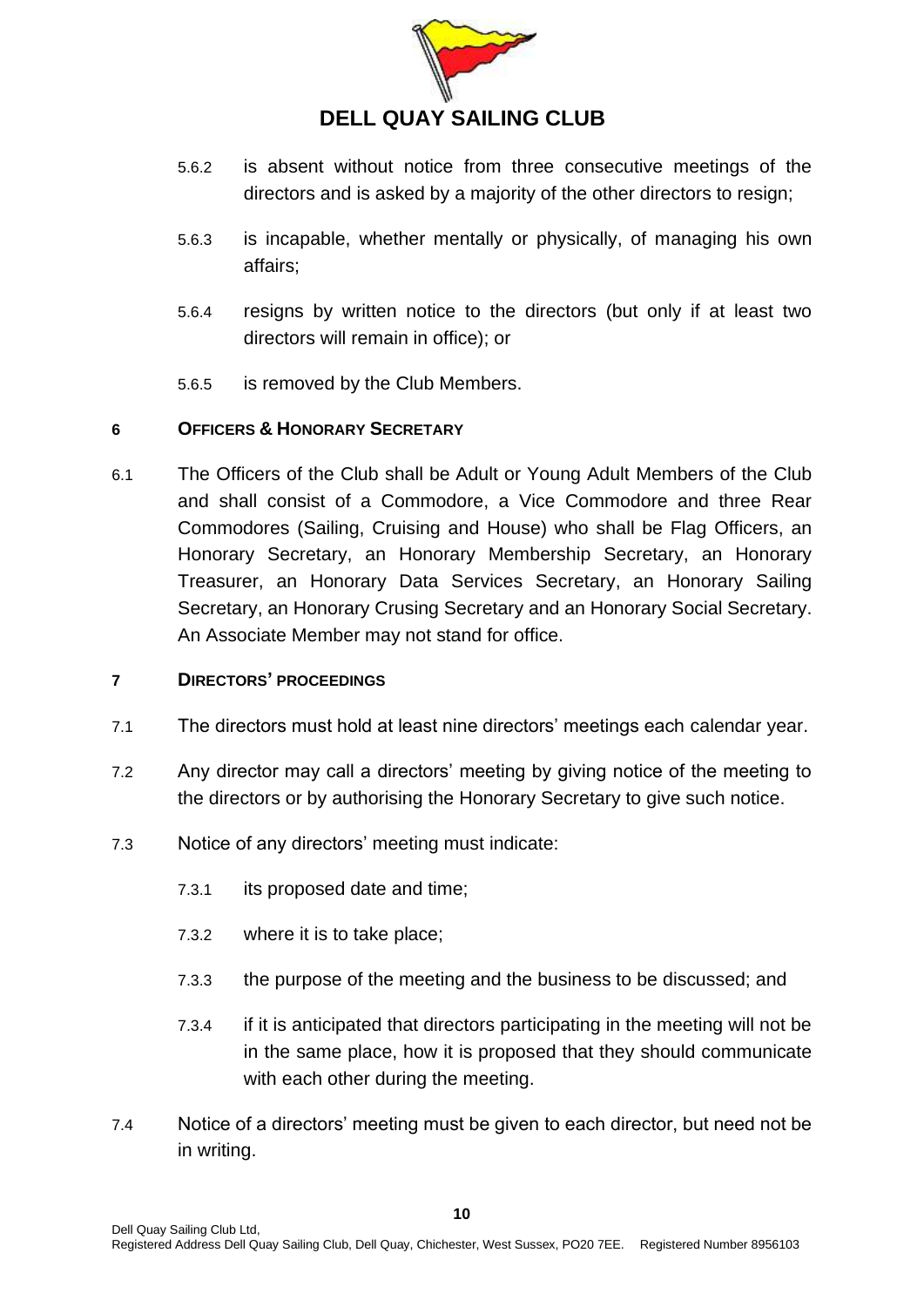

- 7.5 Notice of a directors' meeting need not be given to the directors who waive their entitlement to notice of that meeting, by giving notice to that effect to the Honorary Secretary not more than seven days after the date on which the meeting is held. Where such notice is given after the meeting has been held, that does not affect the validity of the meeting or of any business conducted at it.
- 7.6 The quorum for directors' meetings may be fixed from time to time by a decision of the directors, but it must never be less than two and, unless otherwise fixed, it is five.
- 7.7 A directors' meeting may be held either in person or by suitable electronic means agreed by the directors in which all participants may communicate with all the other participants.
- 7.8 The Commodore or (if the Commodore is unable or unwilling to do so) some other director chosen by the directors present presides at each directors' meeting.
- 7.9 Any issue may be determined by a simple majority of the votes cast at a directors' meeting, but a resolution in writing agreed by all the directors (other than any conflicted director who has not been authorised to vote) is as valid as a resolution passed at a meeting. For this purpose the resolution may be contained in more than one document.
- 7.10 Every director has one vote on each issue and in case of equality of votes the chairman of the meeting has a casting vote.
- 7.11 A procedural defect of which the directors are unaware at the time does not invalidate decisions taken at a meeting.

### <span id="page-10-0"></span>**8 DIRECTORS' POWERS**

- 8.1 The directors may exercise any powers of the Club which are not reserved to the Club Members.
- 8.2 The directors shall manage the affairs of the Club according to the Bye Laws and shall cause the funds of the Club to be applied solely to the objects of the Club or for a benevolent purpose nominated by General Meeting.
- 8.3 In particular the directors shall ensure that the property and funds of the Club will not be used for the direct or indirect private benefit of Members other than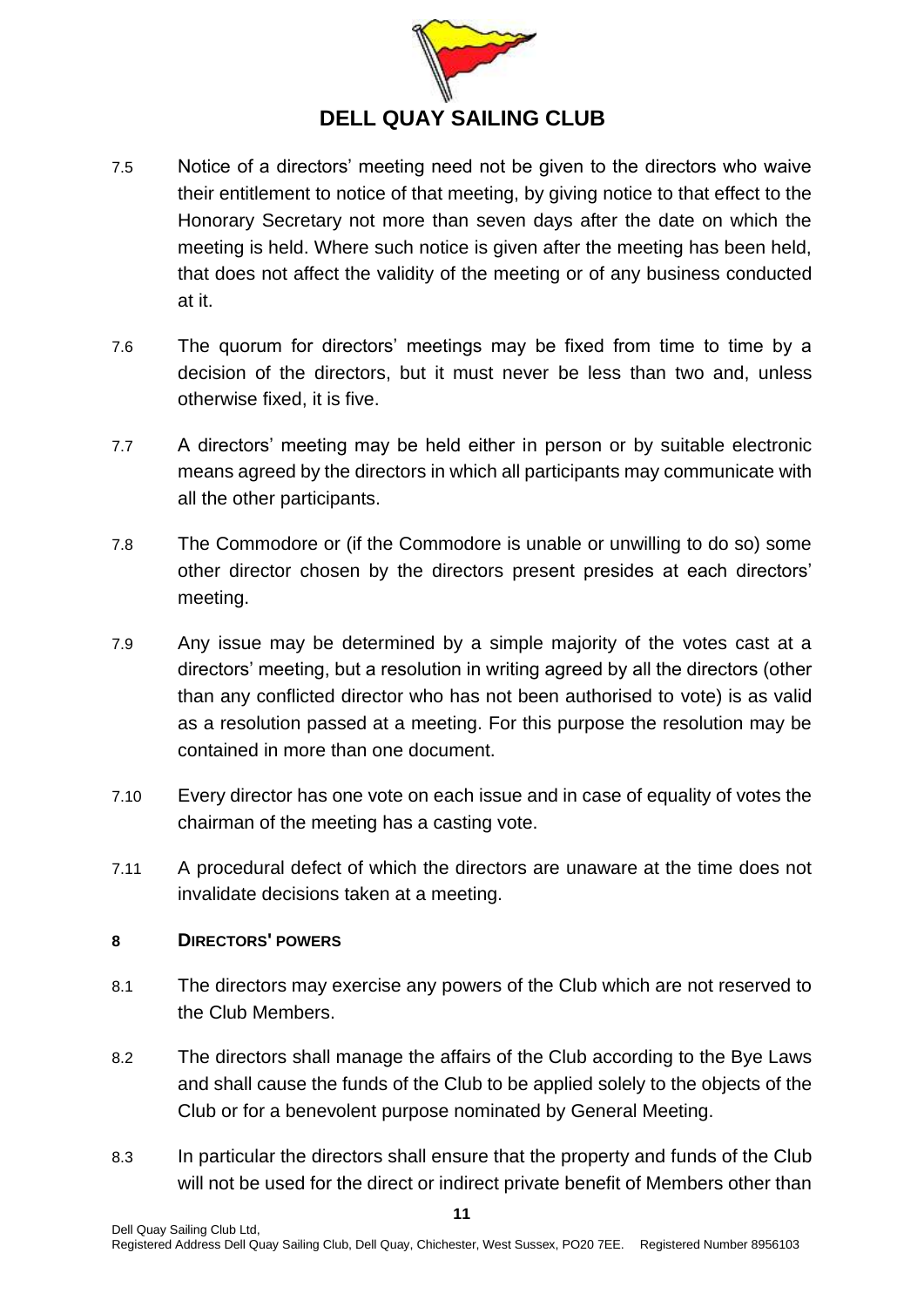

as reasonably allowed by the Bye Laws and that all surplus income is reinvested in the Club.

- 8.4 The directors may appoint such sub-committees as they may deem necessary and may delegate such of their powers as they may think fit upon such terms and conditions as shall be deemed expedient and/or required by the law. Such sub-committees shall consist of such directors or Members of the Club as the directors may think fit. Officers of the Club shall be ex officio members of all such sub-committees. All proceedings of sub-committees must be reported promptly to the directors.
- 8.5 Sub-committees to which the directors delegate any of their powers must follow procedures which are based as far as they are applicable on those provisions of the Articles which govern the taking of decisions by directors.

### <span id="page-11-0"></span>**9 DIRECTORS' REMUNERATION AND EXPENSES**

- 9.1 Directors may undertake any services for the Club that the directors decide. Directors are not entitled to remuneration for their services as directors of the Club, but may be entitled to remuneration for other services as determined by the Club Members in a General Meeting.
- 9.2 The Club may pay any reasonable expenses which the directors properly incur in connection with the discharge of their responsibilities in relation to the Club.

### <span id="page-11-1"></span>**10 CONFLICTS OF INTEREST**

- <span id="page-11-3"></span>10.1 The directors may, in accordance with the requirements set out in Article [10.2,](#page-11-2) authorise any situation in which a director has, or can have, a direct or indirect interest that conflicts, or possibly may conflict, with the interests of the Club which would, if not authorised, involve a director breaching his duty under section 175 of the Act to avoid conflicts of interest.
- <span id="page-11-2"></span>10.2 Any authorisation under Article [10.1](#page-11-3) shall be effective only if:
	- 10.2.1 the matter in question shall have been proposed by any director for consideration in the same way that any other matter may be proposed to the directors;
	- 10.2.2 any requirement as to the quorum is met without counting the interested director; and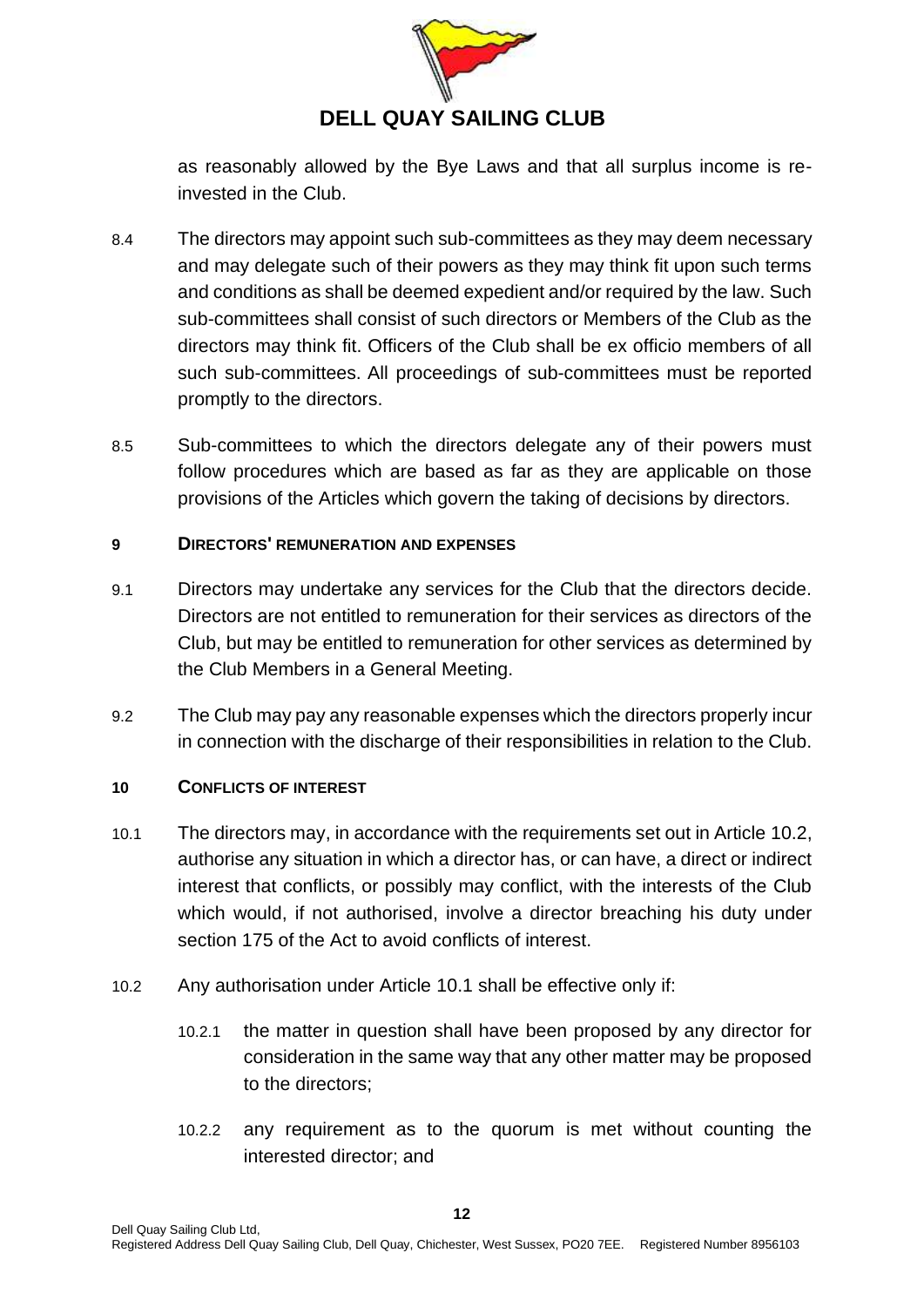

- 10.2.3 the matter was agreed to without the interested director voting or would have been agreed to if the interested director's vote had not been counted.
- 10.3 A director is not required, by reason of being a director (or because of the fiduciary relationship established by reason of being a director), to account to the Club for any remuneration, profit or other benefit which he derives from or in connection with a relationship involving a conflict of interests which has been authorised by the directors in accordance with these Articles or by the Club Members in General Meeting (subject in each case to any terms, limits or conditions attaching to that authorisation) and no contract shall be liable to be avoided on such grounds.
- 10.4 If a proposed decision of the directors is concerned with an actual or proposed transaction or arrangement with the Club in which a director is interested that director is not to be counted as participating in the decision-making process for quorum or voting purposes, unless the director's interest cannot reasonably be regarded as likely to give rise to a conflict of interest.
- 10.5 Where the number of non-conflicted directors is less than the quorum for the purposes of approving a resolution authorising any situation or transaction constituting a conflict as anticipated by the Companies Acts, the quorum shall be all the disinterested directors.
- 10.6 When all the directors of the Club are conflicted, the Club shall pass the conflict to the Club Members for approval by ordinary resolution.

### **PART 4: MEMBERSHIP**

### <span id="page-12-1"></span><span id="page-12-0"></span>**11 MEMBERSHIP CATEGORIES**

11.1 The categories of Membership are described in the Bye Laws. Each category of Membership has the obligations, rights and privileges described in these Articles and in the Bye Laws.

### <span id="page-12-2"></span>**12 APPLICATIONS FOR MEMBERSHIP**

12.1 Membership of the Club shall be open to anyone interested for recreational purposes in all forms of sailing and the use for recreational purposes of power craft on application regardless of sex, age, disability, ethnicity, nationality,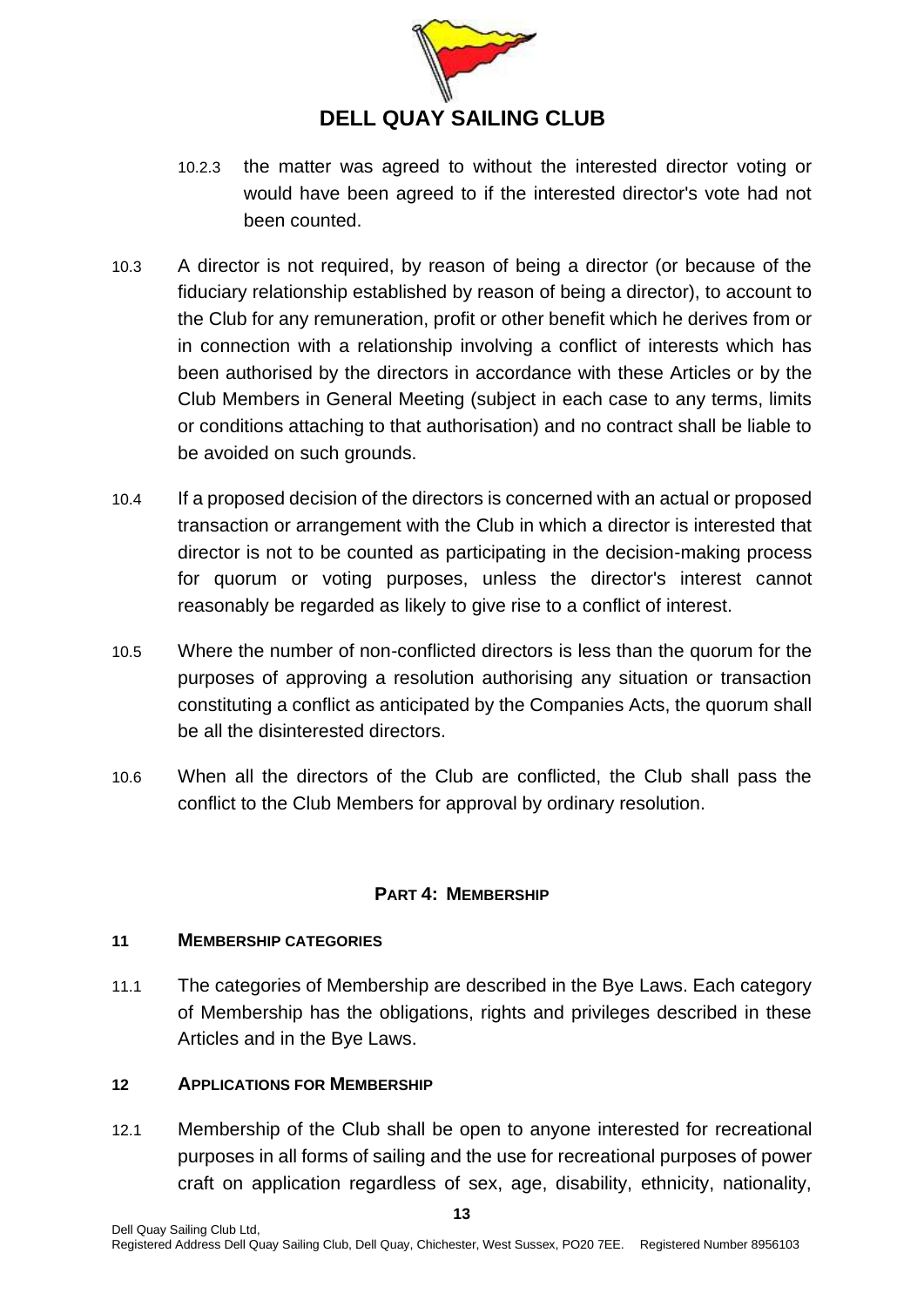

sexual orientation, religion or other beliefs. Membership is however limited to 850 in total on a non-discriminatory basis. Membership is not transferable.

- 12.2 No person shall become a Member unless:
	- 12.2.1 that person has completed an application for Membership in a form approved by the directors from time to time; and
	- 12.2.2 the directors have approved the application.
- 12.3 Membership is also subject to any subscriptions or affiliation fees that may be set by the directors from time to time.
- 12.4 Every person who, at the date of incorporation of the Club, had paid a subscription fee to, and was a member of, the unincorporated club known as DELL QUAY SAILING CLUB referred to in Article [3.1.1,](#page-6-4) and who, on or before 23<sup>rd</sup> March 2014, or during such extended period as the directors may determine, signs and delivers to the Club the form of Membership prescribed by the directors, shall be a Member of the Club from incorporation.

#### <span id="page-13-0"></span>**13 TERMINATION OF MEMBERSHIP**

- 13.1 A Member may withdraw from Membership by giving seven days' notice to the Club in writing.
- 13.2 A person's Membership terminates when that person dies.
- <span id="page-13-1"></span>13.3 The directors may terminate the Membership of any Member without his consent by giving him written notice if, in the reasonable opinion of the directors:
	- 13.3.1 he is guilty of conduct which has or is likely to have a serious adverse effect on the Club or bring the Club or any or all of the Members and directors into disrepute; or
	- 13.3.2 he has acted or has threatened to act in a manner which is contrary to the interests of the Club as a whole; or
	- 13.3.3 he has failed to observe the terms of these Articles and any Bye Laws from time to time.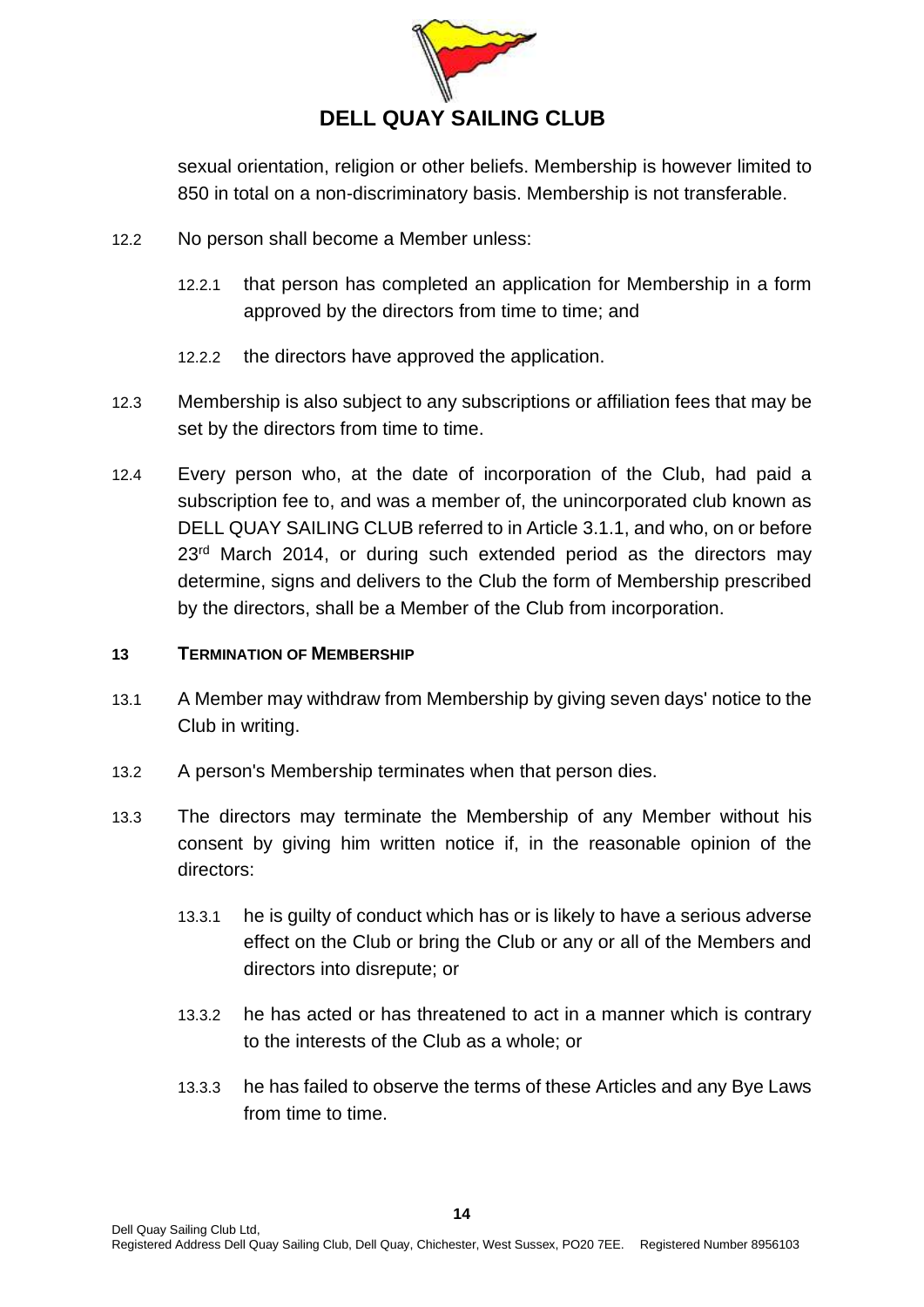

- 13.4 If the directors wish to terminate a person's Membership in accordance with Article [13.3,](#page-13-1) they must give notice to that Member and provide the Member with the opportunity to be heard in writing or in person as to why his Membership should not be terminated. The directors must consider any representations made by the Member and inform the Member of their decision following such consideration.
- 13.5 A Member whose Membership is terminated under Article [13.3](#page-13-1) shall not be entitled to a refund of any subscription or membership fee and shall remain liable to pay to the Club any subscription or other sum owed by him.

### <span id="page-14-0"></span>**14 GENERAL MEETINGS**

14.1 Club Members are entitled to attend General Meetings in person.

14.2 In addition to any other General Meetings in that year, the Club must hold a General Meeting as an AGM each year. The AGM shall be at such time in the year as the directors may decide but so that there shall not be an interval of more than fifteen months between each such meeting.

14.3 The Honorary Secretary shall give at least fourteen days' notice of the meeting and will deliver to each Club Member notice of the meeting specifying the meeting as the AGM and of the business to be conducted at that meeting. Non-receipt of such notice by any member does not invalidate the proceedings at the meeting.

14.4 No business, except the election of the Officers, directors, and Honorary Reporting Accountant(s), and any business that the directors may order to be inserted in the notice convening the meeting, shall be discussed at such meeting unless notice thereof be given in writing by a Member entitled to vote to the Honorary Secretary at least forty-two days before the date of the AGM.

14.5 At the AGM Club Members shall:

- 14.1.1 receive the accounts of the Club for the previous financial year;
- 14.1.2 receive a written report on the Club's activities;
- 14.1.3 elect directors to fill the vacancies arising;
- 14.1.4 appoint reporting accountants or auditors for the Club; and
- 14.1.5 elect members of other committees.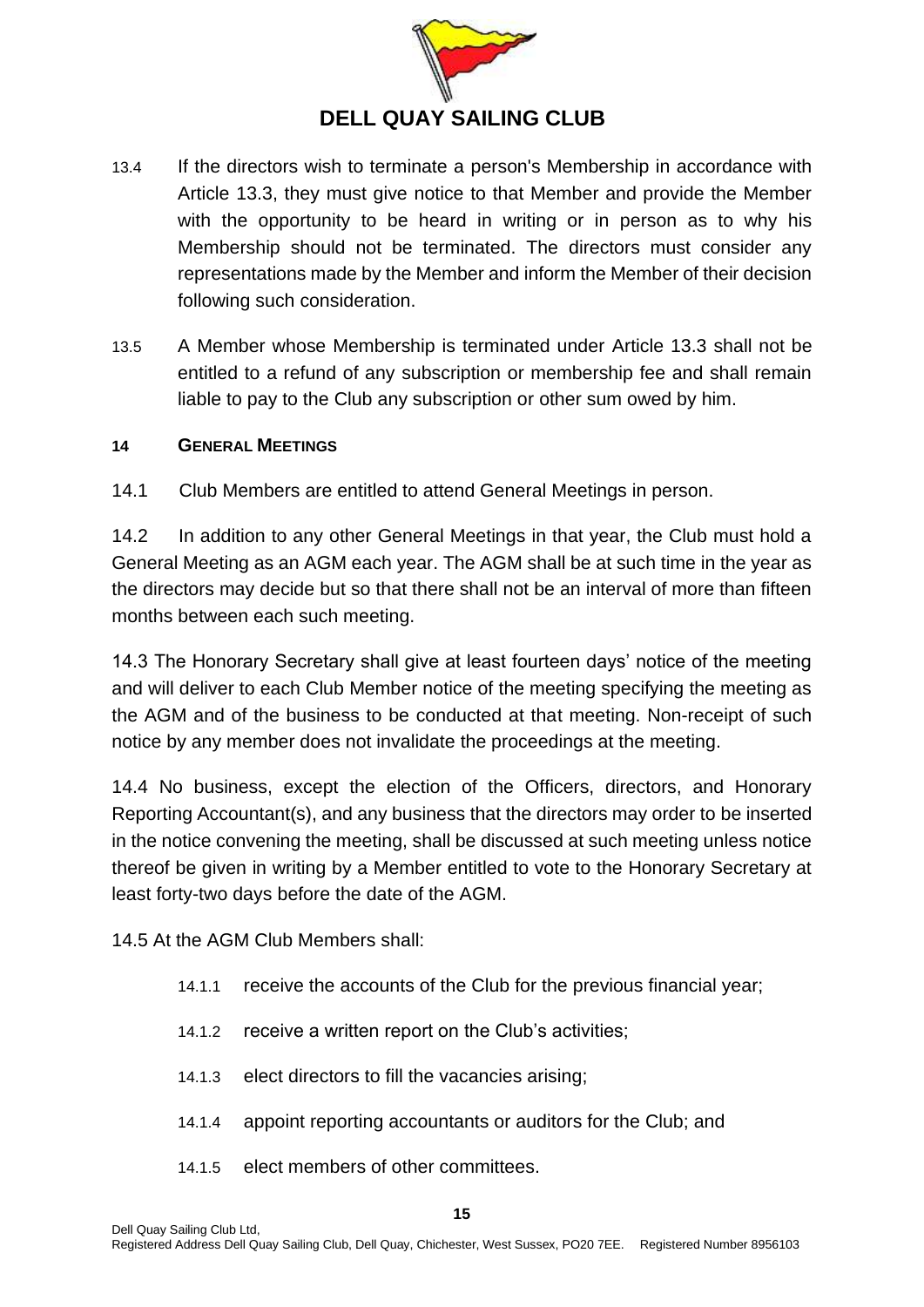

14.6 Club Members may also, from time to time:

14.6.1 discuss and determine any business put before them by the directors or set out in a valid request by the Club Members to call a General Meeting pursuant to Article [0](#page-15-1) and

<span id="page-15-0"></span>14.6.2 in particular, consider and determine whether to approve any Bye Laws put before them by the directors, which are consistent with the these Articles and the Act, to govern:

- (a) classes and conditions of Membership;
- (b) the entrance fees, subscriptions and other fees or payments to be made by Members and guests;
- (c) the procedures for dealing with disciplinary action against Members, and/or for the expulsion of Members, and/or for refusals to renew Membership;
- (d) the procedures for General Meetings and meetings of the directors and committees of the directors in so far as such procedure is not regulated by the Articles; and
- (e) matters relating to the use of the Club's premises.

14.7 The directors may at any time, upon giving fourteen days' notice in writing, call a General Meeting of the Club for any special business, the nature of which shall be stated in the summons convening the meeting, and the discussion at such meeting shall be confined to the business stated in the notice sent to members.

<span id="page-15-1"></span>14.8 The directors shall call a General Meeting upon a written request addressed to the Honorary Secretary by at least twelve members. The directors shall meet within twenty-eight days of the requisite number of requests in order to call a General Meeting. The directors shall give fourteen days' notice in writing of any such General Meeting. The discussion at such meeting shall be confined to the business stated in the notice sent to members.

14.9 At every General Meeting of the Club the Commodore or, if absent, a chairman elected by those present shall preside.

14.10 There is a quorum at a General Meeting if the number of Club Members present in person or represented by proxy is at least twenty.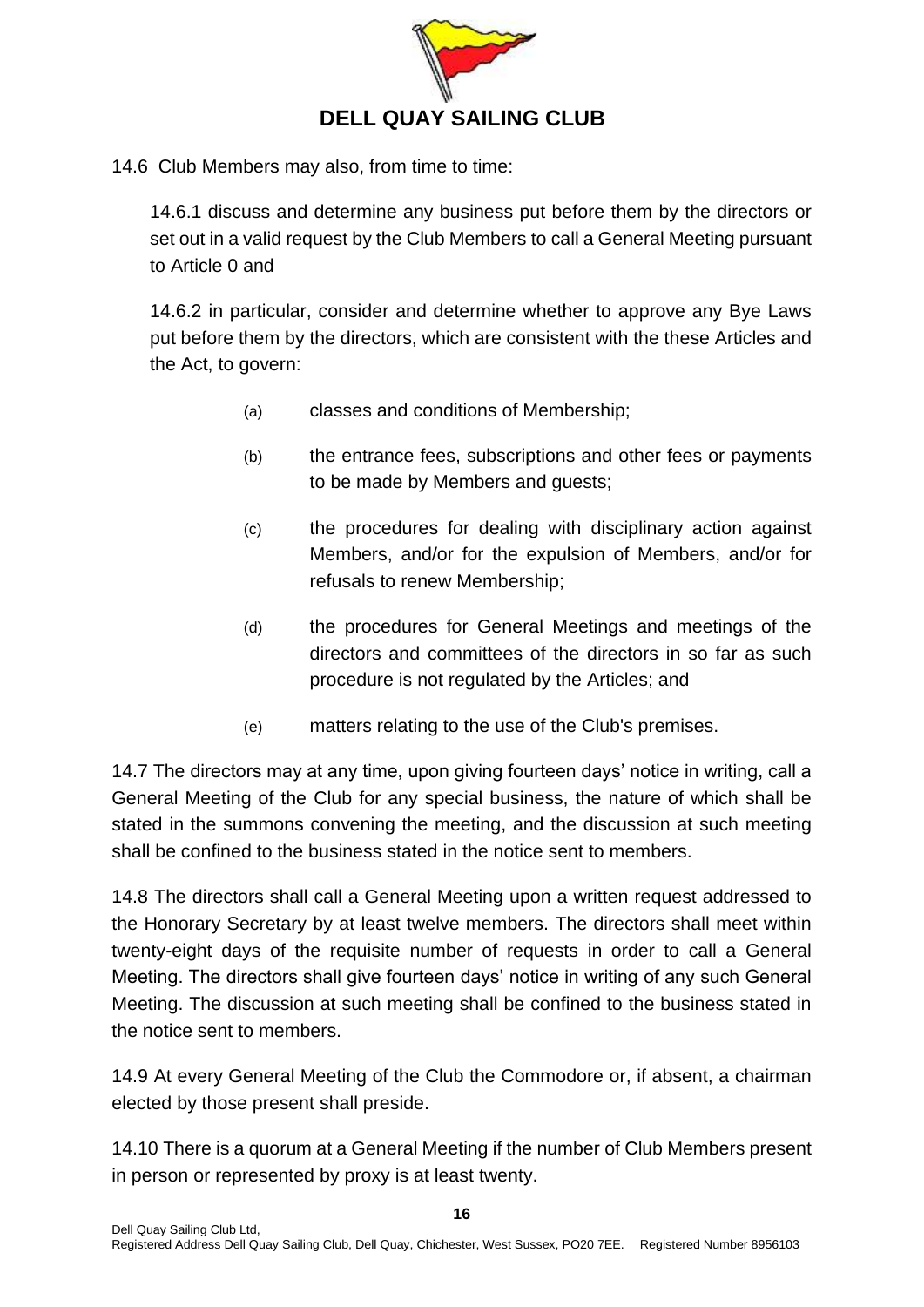

14.11 Club Members are entitled to a vote in General Meetings. Other Members may attend but are not entitled to vote.

14.12 All resolutions shall be proposed and passed as ordinary resolutions except for those resolutions required by the Articles or the Bye Laws to be passed by a higher majority vote; those resolutions required by the Companies Act shall be passed as special resolutions.

14.13 Voting shall be by show of hands including proxies.

14.14 At any General Meeting (unless a poll of those present is demanded by ten Club Members) a declaration by the chairman that a resolution has been carried or carried by a particular majority, or lost, or not carried by a particular majority shall be conclusive. If a poll is demanded it shall take place immediately and the poll as declared by the chairman shall be deemed to be the resolution of the meeting at which the poll is demanded.

14.15 On any resolution properly put to a meeting of the Club relating to the creation, repeal or amendment of any Bye Law of the Club such resolution can be passed only by a special resolution of those present and entitled to vote.

14.16 Except where otherwise provided by these Articles or the Companies Acts, a written resolution (whether an ordinary or a special resolution) is as valid as an equivalent resolution passed at a General Meeting. For this purpose the written resolution may be set out in more than one document.

14.17 A technical defect in the appointment of a Club Member of which the Club Members are unaware at the time does not invalidate a decision taken at a General Meeting or a written resolution of the Club Members.

### <span id="page-16-0"></span>**15 AMENDMENTS TO RESOLUTIONS**

- 15.1 An ordinary resolution to be proposed at a General Meeting may be amended by ordinary resolution if:
	- 15.1.1 notice of the proposed amendment is given to the Honorary Secretary in writing by a person entitled to vote at the General Meeting at which it is to be proposed not less than 48 hours before the meeting is to take place (or such later time as the chairman of the meeting may determine); and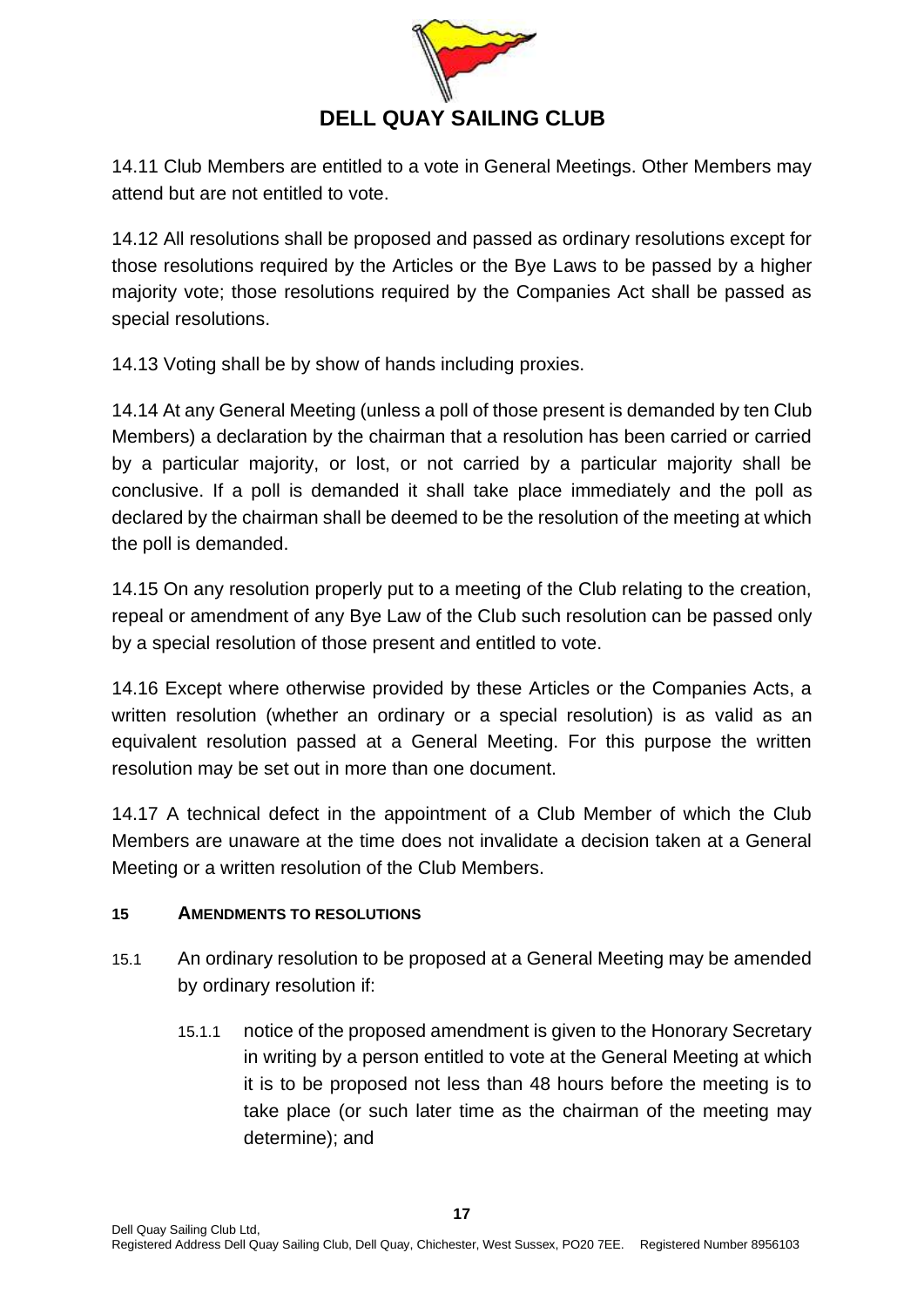

- 15.1.2 the proposed amendment does not, in the reasonable opinion of the chairman of the meeting, materially alter the scope of the resolution.
- 15.2 A special resolution to be proposed at a General Meeting may be amended by ordinary resolution, if:
	- 15.2.1 the chairman of the meeting proposes the amendment at the General Meeting at which the resolution is to be proposed, and
	- 15.2.2 the amendment does not go beyond what is necessary to correct a grammatical or other non-substantive error in the resolution.
- 15.3 If the chairman of the meeting, acting in good faith, wrongly decides that an amendment to a resolution is out of order, the chairman's error does not invalidate the vote on that resolution.

### **PART 5: ADMINISTRATIVE ARRANGEMENTS**

### <span id="page-17-1"></span><span id="page-17-0"></span>**16 RECORDS AND ACCOUNTS**

- 16.1 The directors shall comply with the requirements of the Companies Acts as to keeping records, the audit or independent examination of accounts and the preparation and transmission to the Registrar of Companies of information required by law, including:
	- 16.1.1 annual returns;
	- 16.1.2 annual reports; and
	- 16.1.3 annual statements of account.
- 16.2 The directors shall also keep records of:
	- 16.2.1 all proceedings at meetings of the directors;
	- 16.2.2 all resolutions in writing;
	- 16.2.3 all reports of committees; and
	- 16.2.4 all professional advice obtained.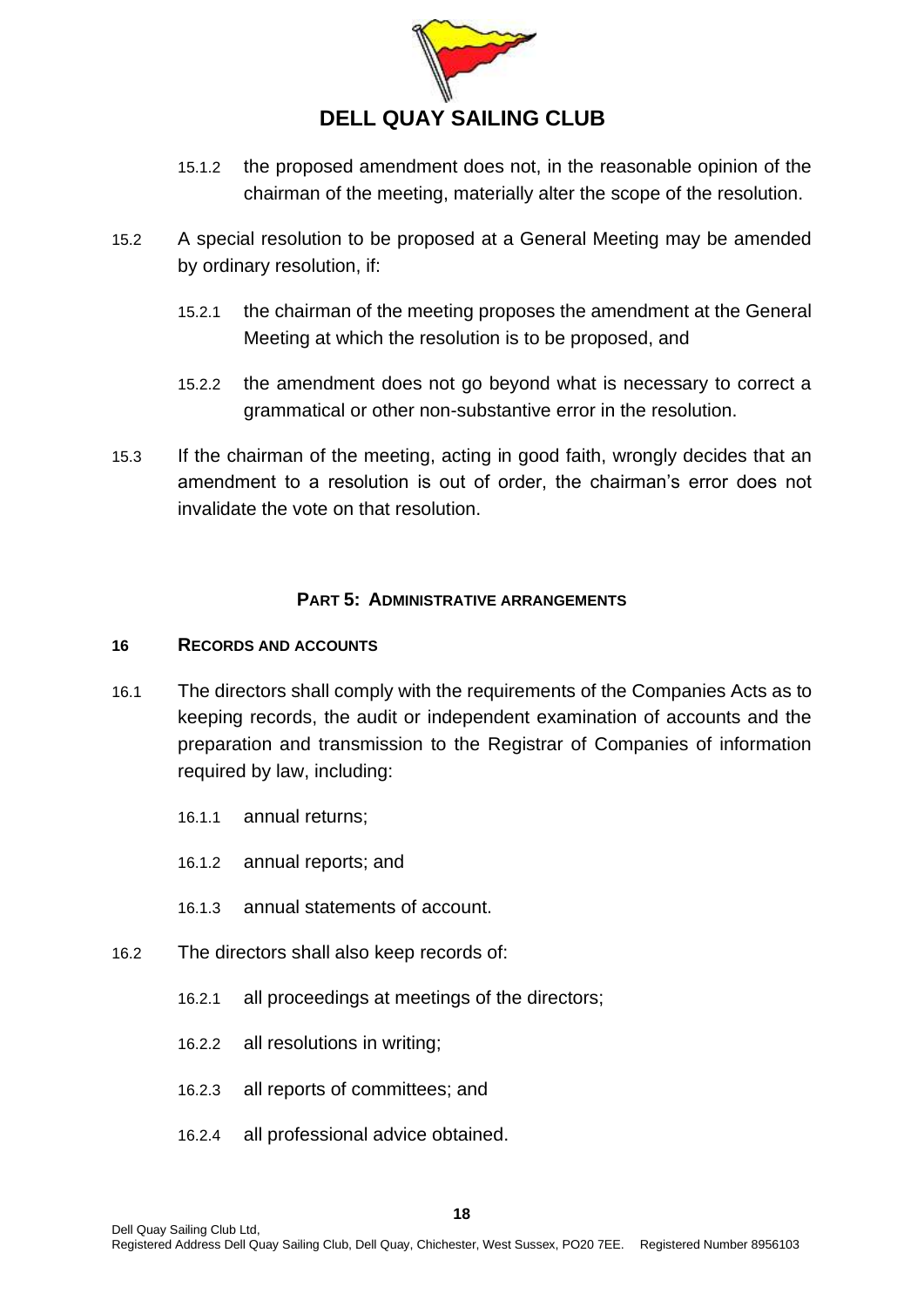

- 16.3 Accounting records relating to the Club shall be made available for inspection by any director and may be made available for inspection by Members who are not directors if the directors so decide.
- 16.4 A copy of the latest available statement of account shall be supplied on request to any director.

### <span id="page-18-0"></span>**17 INDEMNITY**

- 17.1 Subject to Article [17.2,](#page-18-2) a director or former director of the Club may be indemnified out of the Club's assets against:
	- 17.1.1 any liability incurred by that director in connection with any negligence, default, breach of duty or breach of trust in relation to the Club;
	- 17.1.2 any other liability incurred by that director as an officer of the Club.
- <span id="page-18-2"></span>17.2 This Article [17](#page-18-0) does not authorise any indemnity which would be prohibited or rendered void by any provision of the Companies Acts or by any other provision of law.

#### <span id="page-18-1"></span>**18 COMMUNICATIONS**

- 18.1 Notices and other documents to be served on Members or directors under these Articles or the Companies Acts may be served:
	- 18.1.1 by hand;
	- 18.1.2 by post;
	- 18.1.3 by suitable electronic means; or
	- 18.1.4 through publication in the Club's newsletter.
- 18.2 The only address at which a Member is entitled to receive notices sent by post is an address in the U.K. shown in the register of Members.
- 18.3 Any notice given in accordance with these Articles is to be treated for all purposes as having been received:
	- 18.3.1 24 hours after being sent by electronic means or delivered by hand to the relevant address;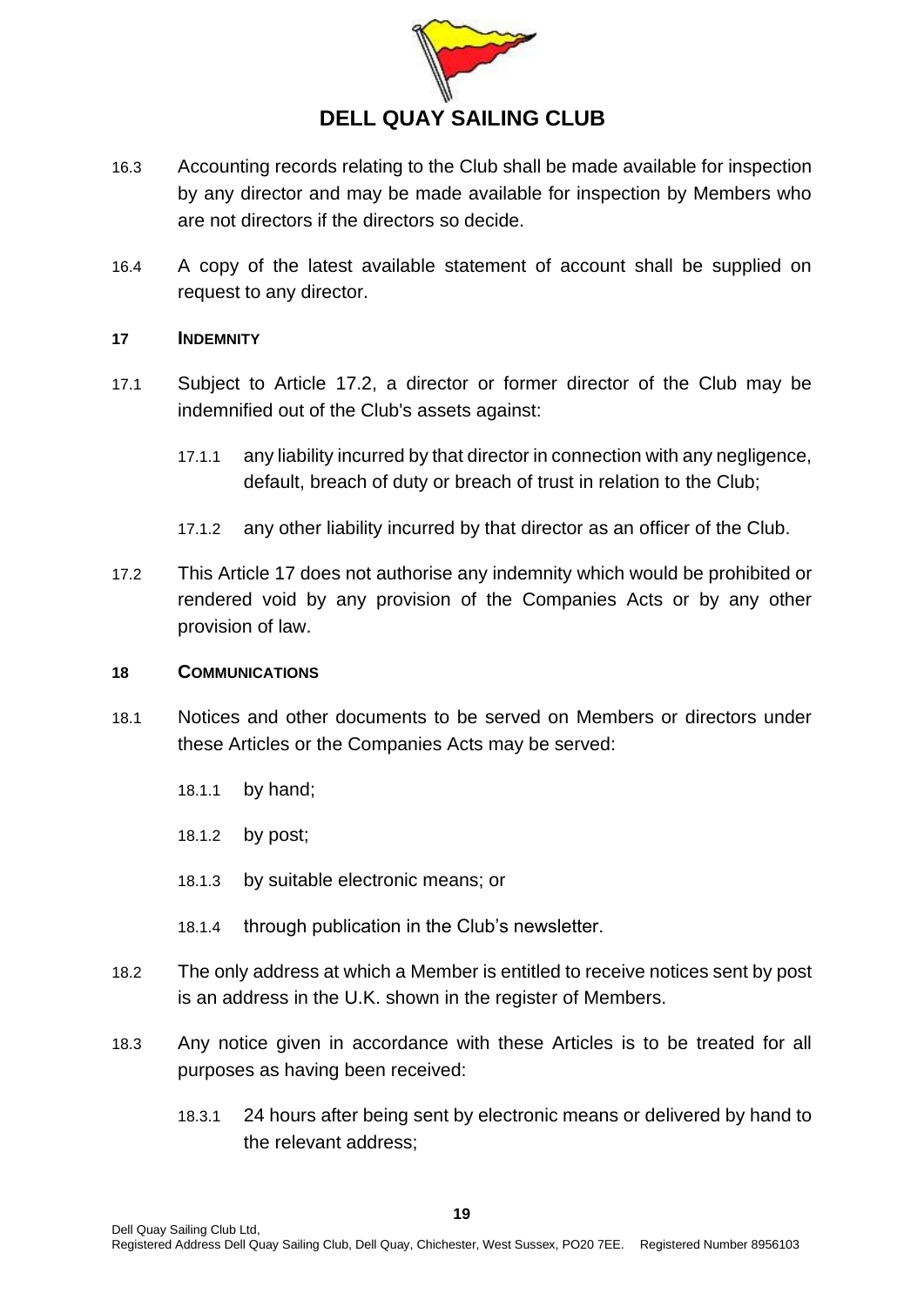

- 18.3.2 two working days after being sent by first class post to that address;
- 18.3.3 three working days after being sent by second class or overseas post to that address;
- 18.3.4 immediately on being handed to the recipient personally; or

18.3.5 as soon as the recipient acknowledges actual receipt.

18.4 A technical defect in service of which the directors are unaware at the time does not invalidate decisions taken at a meeting.

#### <span id="page-19-0"></span>**19 PROFITS NOT TO BE DISTRIBUTED**

- 19.1 The Club is a non-profit making organisation. All surpluses shall be used to maintain or improve the Club's facilities. No surplus(es) shall be distributed other than to another non-profit making body with aims similar to those of the Club on winding up or dissolution of the Club.
- 19.2 The income and property of the Club shall be applied solely in promoting the objects of the Club as set out in Article [3.1.](#page-6-3)
- 19.3 No dividends or bonus may be paid or capital otherwise returned to the Members, provided that nothing in these Articles shall prevent any payment in good faith by the Club of:
	- 19.3.1 reasonable and proper remuneration to any Member, Officer or servant of the Club for any services rendered to the Club;
	- 19.3.2 interest on money lent by any Member of the Club or director at a reasonable and proper rate per annum, not above a commercial rate;
	- 19.3.3 reasonable and proper rent for premises demised or let by any Member or director; or
	- 19.3.4 reasonable out-of-pocket expenses properly incurred by any director.

#### <span id="page-19-1"></span>**20 DISSOLUTION**

20.1 If, upon the winding up or dissolution of the Club, there remains after the satisfaction of all its debts and liabilities any property whatsoever, the same shall not be paid to or distributed amongst the Members of the Club. The directors shall dispose of the net assets remaining to another non-profit